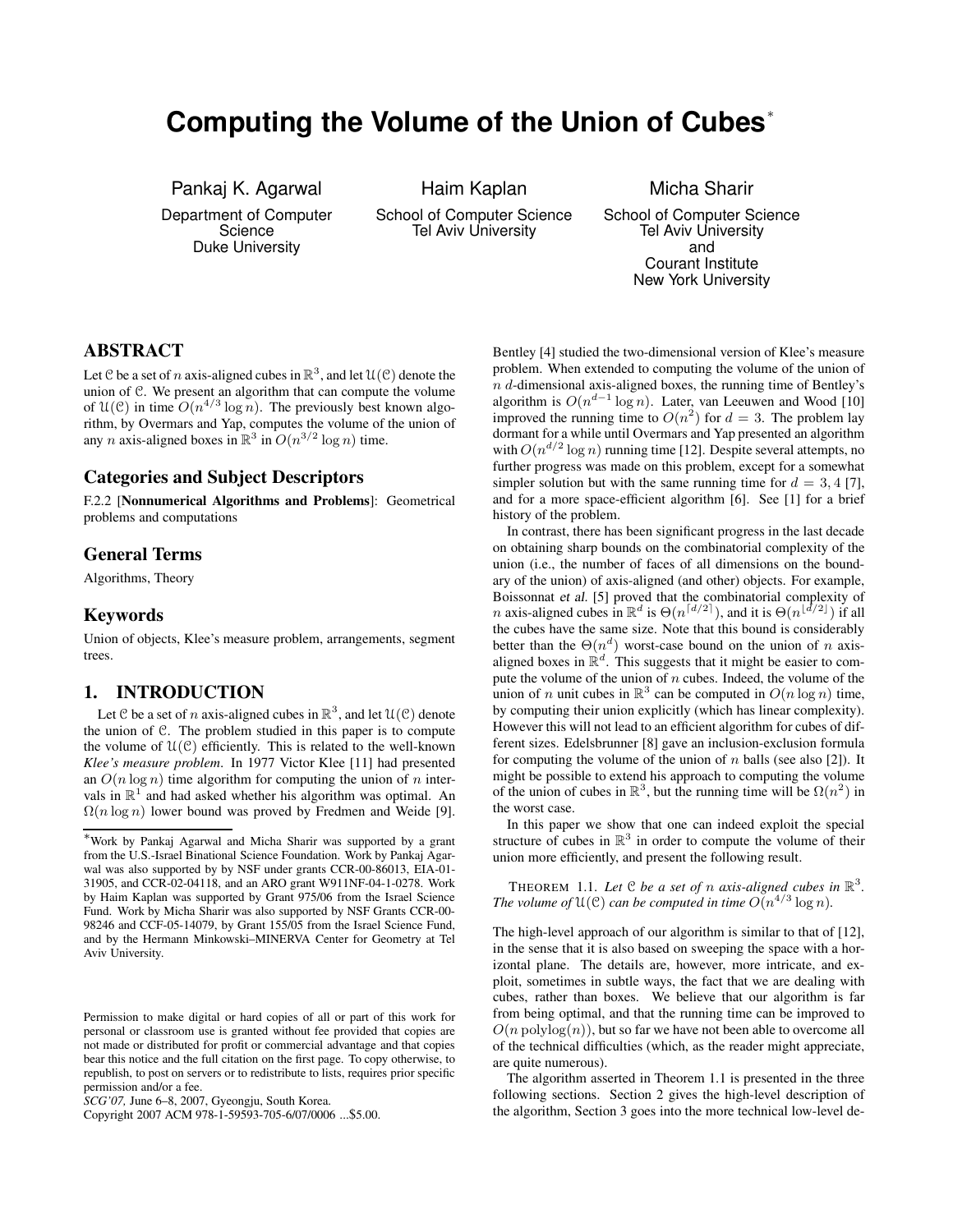tails, and Section 4 presents further details of the data structure that maintains the union during the sweep.

# **2. THE GLOBAL STRUCTURE**

We assume that the given cubes are in *general position*. In particular, we assume that no plane support facets of two distinct cubes in C. Let  $z_1 < \cdots < z_{2n}$  be the (distinct) z-coordinates of the vertices of cubes in C, sorted in increasing order. We sweep a horizontal plane  $\Pi$  in the  $(+z)$ -direction from  $-\infty$  to  $+\infty$ , stopping at each  $z_i$ . Let  $\Pi(t)$  denote the horizontal plane at  $z = t$ . For each  $1 \leq i < 2n$ , the cross-section  $\mathcal{U}(\mathcal{C}) \cap \Pi(z)$  is the same for all  $z \in (z_i, z_{i+1})$ . Let  $a_i$  denote the area of this cross-section. Then

$$
Vol\,\mathfrak{U}(\mathfrak{C}) = \sum_{i=1}^{2n-1} a_i (z_{i+1} - z_i).
$$

We thus need to maintain  $a_i$  as we sweep the horizontal plane. The intersection of  $\Pi(z)$  with  $\mathcal{U}(\mathcal{C})$  is the union of a set S of squares that changes dynamically—a square is added to the intersection when Π sweeps through the bottom facet of its corresponding cube, and is removed from the intersection when  $\Pi$  sweeps through the top facet of its cube. We describe a data structure that maintains, in  $O(n^{1/3} \log n)$  amortized time, the area of the union of S, denoted by Area  $\mathcal{U}(\mathcal{S})$ , as we insert a square into S or delete a square from S during the sweep. This implies Theorem 1.1. Our procedure exploits, in a crucial though subtle way, the special (obvious) property that the *life-time* of a square of side length h (regarding the  $z$ -direction as "time") is also  $h$  time units.

In our case, we know in advance the set  $\mathcal{V} \subset \mathbb{R}^2$  of vertices of all the squares that will ever be inserted into S. That is,  $V$  is the set of the  $xy$ -projections of the vertices of the given cubes, and we have  $|\mathcal{V}| = 4n$ . Let B be the smallest axis-parallel rectangle containing V. We choose the parameter  $s = n^{1/3}$ , and partition B into s rectangles  $B_1, \ldots, B_s$ , called *slabs*, by vertical lines (parallel to the y-axis), so that the interior of each  $B_i$  contains at most  $4n/s =$  $O(n^{2/3})$  vertices of V; see Figure 1. Next, we partition each  $B_i$ into s rectangles, called *cells*, by lines parallel to the x-axis, so that the interior of each cell contains at most  $4n/s^2 = O(n^{1/3})$ vertices. For  $1 \le i \le s$ , we maintain  $\alpha_i = \text{Area } \mathfrak{U}(s) \cap B_i$ , using a binary tree  $\mathcal{T}_i$  with s leaves. Each node v of  $\mathcal{T}_i$  is associated with a rectangle  $\Box_v$  contained in  $B_i$  and touching its two vertical sides. For the *i*th leftmost leaf v of  $\mathcal{T}_i$ ,  $\Box_v$  is the *i*th bottom-most cell of  $B_i$ . For an interior node v with children w and  $z$ ,  $\Box_v$  =  $\Box_w \cup \Box_z$ . For a node  $v \in \mathcal{T}_i$ , let  $\mathcal{S}_v \subseteq \mathcal{S}$  be the set of squares whose boundaries intersect the interior of  $\Box_v$ , and  $S_v^* \subseteq S$  be the set of squares that contain  $\Box_v$  but not  $\Box_{p(v)}$  (where  $p(v)$  is the parent of v). At each leaf v of  $\mathcal{T}_i$  we store the respective set  $\mathcal{S}_v$ , and we also store  $\sigma_v = |S_v^*|$  at each node  $v$ . For a node  $v \in \mathfrak{T}_i$ , let  $\alpha_v = \text{Area } \mathfrak{U}(\mathcal{S}_v \cup \mathcal{S}_v^*) \cap \Box_v$ . If v is a leaf, we compute and update  $\alpha_v$  using the algorithm described in Section 3. For an interior node  $v$  with children  $w$  and  $z$ , we have

$$
\alpha_v = \begin{cases}\n\text{Area } \Box_v & \text{if } \sigma_v \ge 1, \\
\alpha_w + \alpha_z & \text{if } \sigma_v = 0.\n\end{cases}
$$
\n(1)

When we insert a square S, we first find all the slabs  $B_i$  that S meets. Then, for each of these  $B_i$ , we find the leaves v of  $\mathfrak{T}_i$ such that  $\Box_{v} \cap \partial S \neq \emptyset$ . For each such v, we insert S into  $S_v$  and update  $\alpha_v$  using the algorithm described in Section 3. If  $B_i$  does not contain a vertex of  $S$ , then  $S$  is inserted into at most two leaves w and z, such that  $\Box_w$  and  $\Box_z$  intersect the horizontal edges of S. Next, we find all  $O(\log n)$  nodes u in  $\mathcal{T}_i$  which lie between w and z, and whose parents lie along the two paths of  $\mathcal{T}_i$  to w and to z, so that  $\Box_u \subseteq S$  but  $\Box_{p(u)} \nsubseteq S$ . For each such u, we increment the value of  $\sigma_u$  and set  $\alpha_u = \text{Area} \square_u$ . If  $B_i$  contains a vertex of  $S$ , then  $S$  may have to be inserted into many (perhaps all) leaves of  $\mathfrak{T}_i$ , and  $S \notin \mathcal{S}_v^*$  for any  $v \in \mathcal{T}_i$ . For each leaf v for which  $\Box_v \cap \partial S \neq \emptyset$ , we update  $\alpha_v$ , using the algorithm of Section 3.

Finally, using (1) in a bottom-up manner, we update the values  $\alpha_u$  for all ancestors u of any node v that has been updated. We repeat this procedure for each of the slabs  $B_i$ , and return the value of  $\sum_{i=1}^{s} \alpha_{\text{root}(\mathcal{T}_i)}$ . A square is deleted from S in a similar manner.



**Figure 1.** Partition of  $B$  into four slabs and sixteen cells, and the tree  $\mathfrak{T}_1$  .

Let v be a leaf of T such that  $S \in \mathcal{S}_v$ . We show in the next section (cf. Lemma 3.1) that if  $\Box_v \cap \partial S \neq \emptyset$ , then

- (i)  $\alpha_v$  can be updated in  $O(\log n)$  amortized time provided that  $\Box_{v}$  does not contain a vertex of S in its interior, and
- (ii)  $\alpha_v$  can be updated in  $O((n/s^2) \log n) = O(n^{1/3} \log n)$ amortized time if  $\Box_v$  does contain a vertex of S in its interior.

There are at most four cells that contain a vertex of S, and there are at most 4s cells that intersect  $\partial S$ , so we spend a total of  $O((s +$  $n/s^2$ ) log  $n$ ) =  $O(n^{1/3} \log n)$  amortized time in updating the areas at the leaves of the trees  $\mathcal{T}_i$ . We then update the ancestors of the updated leaves. In the worst case, we visit all the nodes of at most two  $\mathfrak{T}_i$ 's—if  $B_i$  contains a vertex of S—and  $O(\log n)$  nodes of any other  $\mathcal{T}_i$ . We spend  $O(1)$  time at each of these ancestor nodes. Hence, the total amortized time spent in updating  $Area U(S)$  when a square is inserted or deleted is  $O(n^{1/3} \log n)$ . That is, Area  $\mathfrak{U}(\mathcal{S})$ can be updated in  $O(n^{1/3} \log n)$  amortized time after each update operation, and Theorem 1.1 follows.

**Remark.** We believe that the running time of the algorithm can be improved to  $O(n \text{ polylog}(n))$  by using a recursive binary partioning of B and maintaining a similar (but more involved) information at each cell in the recursive partition. However we have not succeeded in overcoming all the technical difficulties in updating the information at each cell in amortized  $O(polylog(n))$  time when a square is inserted or deleted.

# **3. MANTAINING THE UNION WITHIN A CELL**

Let  $\square = [x_0, x_1] \times [y_0, y_1]$  be a fixed cell in the partition of  $\mathcal{B}$ , which, as we recall, is an axis-parallel rectangle in  $\mathbb{R}^2$ . Without loss of generality, we assume that  $x_1-x_0 \geq y_1-y_0$  (handling cells with  $x_1 - x_0 < y_1 - y_0$  is done in a symmetric manner, switching the roles of the x- and y-axes). Let  $p_0 = (x_0, y_0), p_1 = (x_1, y_0), p_2 =$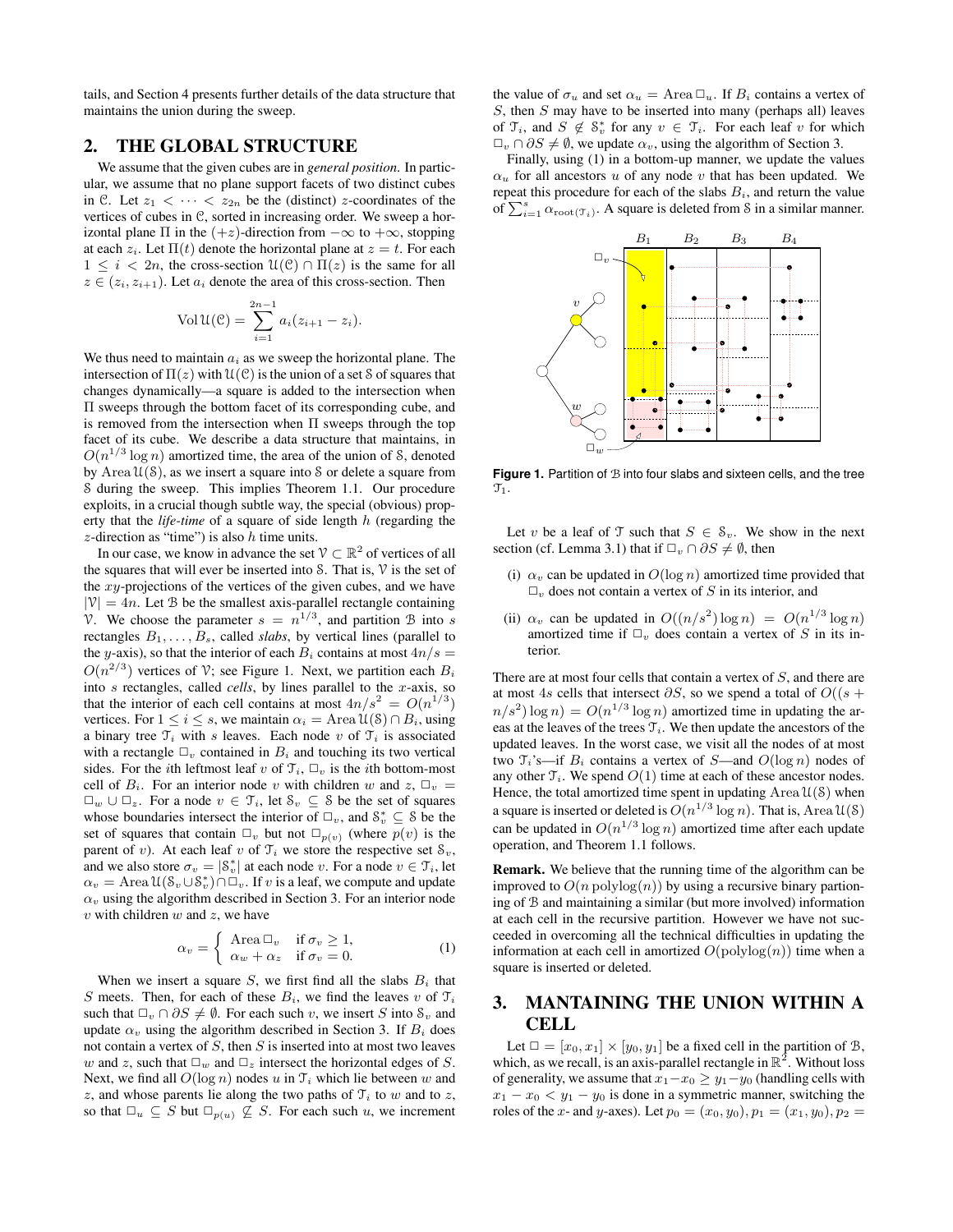$(x_1, y_1)$ , and  $p_3 = (x_0, y_1)$  be its vertices in counterclockwise order. Let S be a set of squares whose boundaries intersect  $\Box$ . We describe a data structure for maintaining the area  $\alpha$ <sup> $\alpha$ </sup> of  $\mathcal{U}(\mathcal{S}) \cap \Box$ under insertions and deletions of squares to/from S, where we also assume that the life-span of each square in S is equal to its side length. Recall that the set S is updated when the sweep plane passes through a top or a bottom facet of a cube in C.



**Figure 2.** Partition of S into various categories.

Since the boundary of each square in S intersects  $\Box$ , and the xspan of  $\Box$  is at least as large as its y-span, no square  $S \in \mathcal{S}$  can intersect both left and right edges of  $\Box$  without fully containing either the top or bottom edge of  $\Box$ . We partition S into the following subsets (we assume that no square of  $S$  fully contains  $\square$ —this situation is handled in the high-level description given above); see Figure 2):

- **Upper rim.** The set of squares, denoted by U, that contain the top edge of  $\Box$ . We store  $\mathbb U$  in a list sorted in decreasing order of the y-coordinates of their bottom edges.
- **Lower rim.** The set of squares, denoted by L, that contain the bottom edge of  $\Box$ . We store  $\mathbb L$  in a list sorted in increasing order of the y-coordinates of their top edges.
- **Pillars.** The set of squares, denoted by  $\mathbb{P}$ , that intersect both top and bottom edges of  $\Box$ .
- **Corners.** The set of squares, denoted by C, that contain exactly one vertex of  $\Box$ ; exactly one vertex of each corner square lies in  $\Box$ .
- **Floaters.** The set of remaining squares, denoted by F; at least two (i.e., either two or four) of the vertices of each floater square lie in  $\Box$ .

The first three types of squares are called *long*, and the last two types are called *short*.<sup>1</sup> The *floor* of  $\Box$  is the top edge of the last square in the lower rim (i.e., the highest edge in the lower rim), and the *ceiling* is the bottom edge of the last square (the lowest edge) in the upper rim.

Returning to our overall algorithm described in the previous section,  $\Box$  has only  $O(n^{1/3})$  short squares, so we can spend time linear in the number of short squares to indert or delete a short square. For example, we can afford to (and indeed we will) recompute the union of the corners or of the floaters when we insert or delete one of these squares. In contrast, inserting/deleting a long square (rim or pillar) is more challenging, since we want to do it in only  $O(\log n)$  (amortized) time.

The main technical complication in our solution is that, while it is fairly easy to maintain the area of the union of each class of squares separately, it is much more involved to maintain the area of the combined union. Our approach is to maintain this latter area as the sum of areas of disjoint portions of  $\Box$ —the area covered by the rims, the area covered by the pillars but not by the rims, the area covered by the corner squares but not by the pillars or rims, and finally the area covered by the floaters but not by any other square. Maintaining these disjoint areas is somewhat tricky; the high-level details are given in this section, and the low-level details in Section 4.

We call a (rectilinear) polygon *staircase* if it consists of a rectilinear chain that is both  $x$ - and  $y$ -monotone (in each coordinate it can be either increasing or decreasing), and the endpoints of the chain are connected together by a horizontal and a vertical edge; see Figure 3 (i). The common endpoint of the horizontal and the vertical edge is called the *apex* of the polygon. Since the complexity of the union of a set of axis-parallel squares is linear,  $\mathcal{U}(\mathbb{C}) \cap \Box$  has  $O(|\mathbb{C}|)$ vertices. We can decompose  $\mathcal{U}(\mathbb{C}) \cap \square$  into four pairwise-disjoint staircase polygons,  $P_0$ ,  $P_1$ ,  $P_2$ ,  $P_3$ , with a total of  $O(|\mathbb{C}|)$  vertices, such that the apex of  $P_i$  is the vertex  $p_i$  of  $\Box$  (see Figure 3 (ii)). Informally,  $P_i$  is composed of the corner squares that contain  $p_i$ , but since other squares can "nibble off" some portions of these squares, as is illustrated in the figure,  $P_i$  may be smaller than the union of its squares. Also, the  $P_i$ 's are not uniquely defined, but, since they will be recomputed from scratch when we insert or delete a square into C, the precise way of defining them does not matter, as long as we keep them disjoint. We decompose each  $P_i$  into a set  $\mathbb{C}_i$  of rectangles by computing the vertical decomposition of  $P_i$ , i.e., drawing a vertical edge from each reflex vertex of  $P_i$  within  $\Box$  until it touches a horizontal edge of  $\Box$ ; see Figure 3 (iii). Set  $\tilde{\mathbb{C}} = \bigcup_{i=0}^{3} \tilde{\mathbb{C}}_i$ . By construction,  $\mathcal{U}(\tilde{\mathbb{C}}) = \mathcal{U}(\mathbb{C}) \cap \square$ .

We compute  $(\mathcal{U}(\mathbb{F})\cap\square)\setminus\mathcal{U}(\mathbb{C})$ , the portion of  $\mathcal{U}(\mathbb{F})\cap\square$  that lies outside  $\mathcal{U}(\mathbb{C})$ , and partition it into pairwise-disjoint rectangles by computing its vertical decomposition. Let  $\mathcal{R} = \{R_1, \ldots, R_u\}$  be the set of the rectangles in the resulting decomposition. Since  $\mathcal{U}(\mathbb{F})$ and  $\mathcal{U}(\mathbb{C})$  have  $O(|\mathbb{F}|)$  and  $O(|\mathbb{C}|)$  vertices, respectively,  $|\mathcal{R}| =$  $O(|\mathbb{C}| + |\mathbb{F}|)$ . See Figure 4. We call a rectangle of R *stalactite* (resp., *stalagmite*) if it intersects the ceiling (resp., floor) of  $\Box$ ; a rectangle may be both a stalactite and a stalagmite. Let Sg (resp., Sc) denote the set of stalagmites (resp., stalactites) in R. We store the horizontal edges of  $\mathbb F$  (or, more precisely, the rectangles in  $\mathcal R$ ) in a list  $\Lambda$ , sorted by their *y*-coordinates.

- In addition we maintain the following information.
- fl: The *y*-coordinate of the floor of  $\Box$ .
- cl: The y-coordinate of the ceiling of  $\Box$ .
- $\pi$ : The length of the portion of the top edge of  $\Box$  (or any other horizontal line intersecting  $\Box$ ) covered by the pillars.
- $\psi$ : The area of  $\mathfrak{U}(\tilde{\mathbb{C}})$  not covered by the long squares (i.e., pillars, upper rim, and lower rim).
- $\varphi$ : The area of  $\mathcal{U}(\mathcal{R})$  not covered by the long squares.

Assuming that we can maintain the above data as the squares of S are inserted and deleted, the area  $\alpha_{\square}$  (which, as we recall, is the area of the portion of  $\Box$  covered by the squares of S, whose boundaries cross  $\Box$ ) can be computed as follows. If cl  $\leq$  fl, then  $\alpha_{\square}$  equals the entire area of  $\square$ . Otherwise,

$$
\alpha_{\mathbb{D}} = (x_1 - x_0)[(\mathbf{fl} - y_0) + (y_1 - \mathbf{cl})] + (\mathbf{cl} - \mathbf{fl})\pi + \psi + \varphi. (2)
$$

Indeed, the first term is the area of the region covered by the upper rim squares and the lower rim squares. The second term is the area of the region covered by the pillars but not by any rim square. The

<sup>&</sup>lt;sup>1</sup>This is somewhat of a misnomer for corner squares, which can be quite large compared with  $\Box$ , but we still think of them as short since they have a vertex inside  $\Box$ .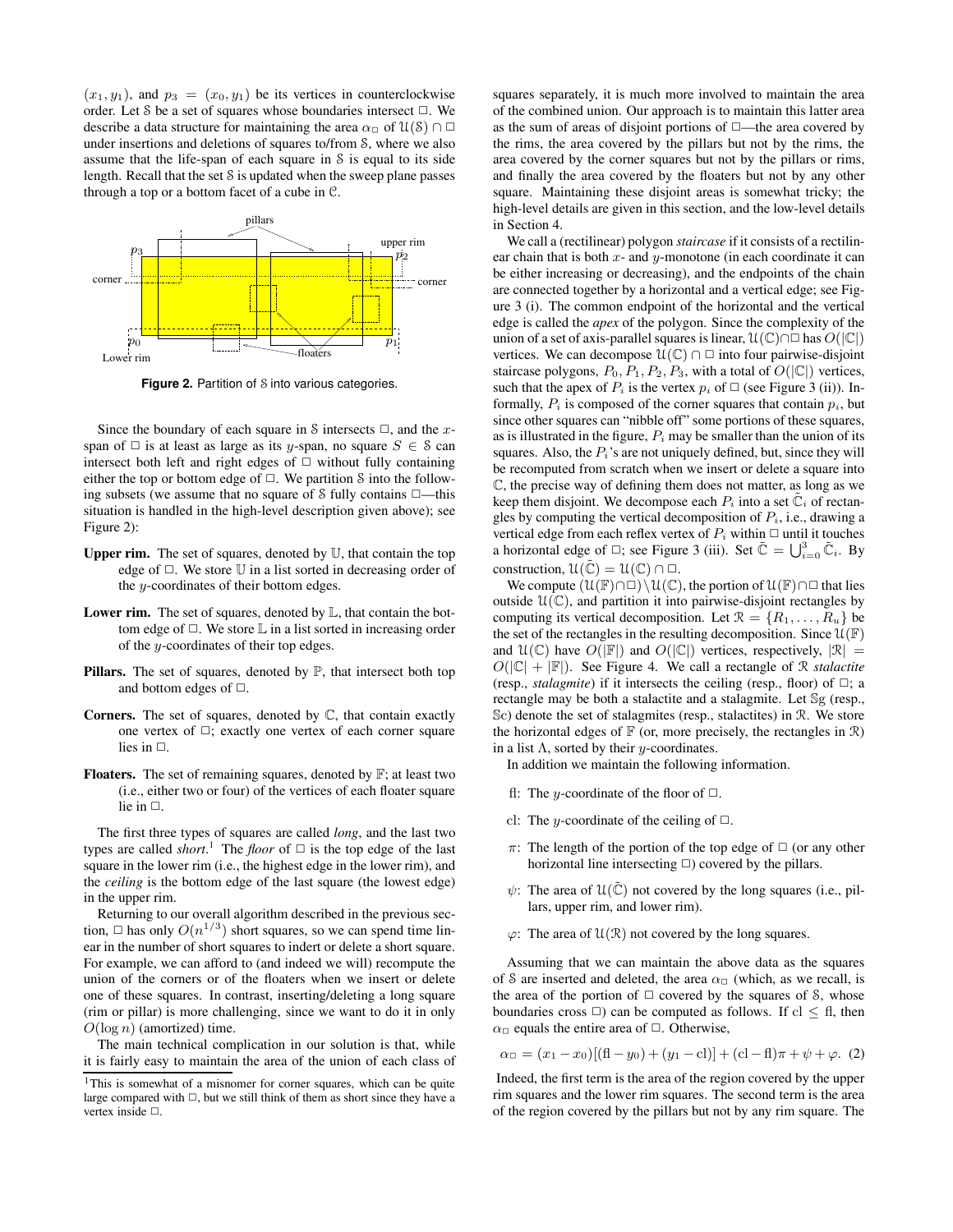

**Figure 3.** (i) Staircase polygons. (ii) Decomposition of  $\mathfrak{U}(\mathbb{C})$  into four staircase polygons  $P_0,\ldots,P_3$ . (iii) The decomposition  $\tilde{\mathbb{C}}_i$  of each  $P_i$  into rectangles.



**Figure 4.** (i) Squares in F; the darkly-shaded region is  $\mathcal{U}(\mathbb{C}) \cap \Box$ , and the lightly-shaded region is  $(\mathcal{U}(\mathbb{F}) \cap \square) \setminus \mathcal{U}(\mathbb{C})$ ; the rim squares are drawn as dashed. (ii) Rectangles in  $\mathcal{R}$ ; the dark shaded rectangles are the stalagmites and stalactites;

third term is the area of the region covered by the corner squares but not by any rim square or pillar, and the fourth term is the area of the region covered by the floater squares but not by any other type of squares (recall that, by construction, R is disjoint from the corner squares). See Figure 5.



**Figure 5.** Each term of (2) is shown in a different shade.

We maintain  $\pi$  using a segment tree  $\mathbb{T}(\mathbb{P})$  that stores  $\mathbb{P}$ , we maintain  $\psi$  using a segment tree  $\mathbb{T}(\tilde{\mathbb{C}})$  that stores  $\tilde{\mathbb{C}}$ , and we maintain  $\varphi$  using a segment tree  $\mathbb{T}(\mathcal{R})$  that stores  $\mathcal{R}$ . Each of these segment trees is defined over the endpoints of the  $x$ -projections of the squares in S (and thus also the rectangles in  $\mathbb{P}, \mathbb{C}$ , and  $\mathbb{R}$ ). Therefore, they have the same structure, and there is a bijection between the nodes of any pair of them; the only difference among them is the auxiliary information stored at each node. In principle, we can use a single segment tree in which each node contains the combined information from the individual trees  $\mathbb{T}(\mathbb{P})$ ,  $\mathbb{T}(\tilde{\mathbb{C}})$ , and  $\mathbb{T}(\mathcal{R})$ . We treat them as three separate segment trees, though, to simplify the presentation.

We update  $\mathbb{T}(\mathbb{P})$ , and thereby  $\pi$ , when we insert or delete a pillar. Similarly, we update  $\mathbb{T}(\tilde{\mathbb{C}})$  when either  $\tilde{\mathbb{C}}$  changes, or when we insert or delete a pillar (even though pillars are not stored in  $\mathbb{T}(\tilde{\mathbb{C}})$ ). The tree  $\mathbb{T}(\tilde{\mathbb{C}})$  is designed to answer corner-area queries, defined

as follows. Let  $\Delta \subseteq [y_0, y_1]$  be a y-interval, and let  $W_{\Delta}$  denote the rectangle  $[x_0, x_1] \times \Delta$ . Define

$$
\psi(\Delta) = \text{Area}\left([\mathfrak{U}(\tilde{\mathbb{C}}) \setminus \mathfrak{U}(\mathbb{P})] \cap W_{\Delta}\right).
$$

A *corner-area* query is: given a y-interval  $\Delta \subseteq [y_0, y_1]$ , compute  $\psi(\Delta)$ . We describe in Section 4.2 a procedure for answering such queries using  $\mathbb{T}(\tilde{\mathbb{C}})$ . When fl or cl changes we update  $\psi$  by performing a query on  $\mathbb{T}(\tilde{\mathbb{C}})$  with  $\Delta = [\text{fl, cl}]$  and setting  $\psi := \psi([f, c]],$ 

Although  $\mathbb{T}(\mathcal{R})$  stores only  $\mathcal{R}$ , the information stored at the nodes of  $\mathbb{T}(\mathcal{R})$  depends on  $\mathbb P$  and  $\mathbb C$  too, and also on fl and cl. Therefore we update  $\mathbb{T}(\mathcal{R})$  when one of the following events occurs:

- (i) We insert or delete a pillar.
- (ii) The set R changes, as we insert or delete a corner or floater square.
- (iii) A rectangle in R becomes or stops being a stalactite or a stalagmite (due to the motion of fl or cl).

Note that

$$
\varphi = \text{Area}\left(\left[\mathcal{U}(\mathcal{R}) \setminus \mathcal{U}(\mathbb{P})\right] \cap W_{\Delta}\right),
$$

where  $\Delta = [\text{fl}, \text{cl}]$ , and  $W_{\Delta}$  is as defined above. It is easy to compute  $\varphi$  in  $O(1)$  time, using the values of fl and cl, and the information maintained at the root of  $\mathbb{T}(\mathcal{R})$ ; see Section 4.3. We update  $\varphi$ after every update to  $\mathbb{T}(\mathcal{R})$  and after inserting or deleting a lower or an upper rim square.

We show in Section 4 how to implement these segment trees so that (i) inserting a rectangle into, or deleting a rectangle from  $\mathbb{T}(\mathbb{P})$ ,  $\mathbb{T}(\mathbb{C})$ , or  $\mathbb{T}(\mathbb{R})$  takes  $O(\log n)$  time; (ii) a corner-area query to  $\mathbb{T}(\mathbb{C})$  takes  $O(\log n)$  time.

**Inserting/deleting a short square.** Suppose we want to insert a short square S into S or delete S from S. Let  $\mu \leq 4n/s^2 =$  $O(n^{1/3})$  denote the maximum number of short squares ever present in S. If  $S \in \mathbb{C}$ , we recompute  $\tilde{\mathbb{C}}$  in  $O(\mu \log n)$  time. We delete the old rectangles of  $\tilde{\mathbb{C}}$  from  $\mathbb{T}(\tilde{\mathbb{C}})$  and insert the new ones, in a total of  $O(\mu \log n)$  time. Next, in both cases where S is a floater or a corner square, we recompute  $\Re$  in  $O(\mu \log n)$  time and reconstruct the list  $\Lambda$ . We delete all old rectangles of  $\mathcal R$  from  $\mathbb T(\mathcal R)$  and insert each new rectangle of  $\mathcal R$  into  $\mathbb T(\mathcal R)$ , in a total of  $O(\mu \log n)$  time. We update  $\psi$  by a corner-area query to  $\mathbb{T}(\tilde{\mathbb{C}})$ , and we update  $\varphi$ using the information at the root of  $\mathbb{T}(\mathcal{R})$ . Finally, using (2), we compute the new value of  $\alpha_{\Box}$ . The total time spent in inserting or deleting a short square is  $O(\mu \log n)$ .

**Inserting/deleting a long square.** Suppose we want to insert a long square S. If S is a pillar, we first insert it into  $\mathbb{T}(\mathbb{P})$  and then update  $\mathbb{T}(\tilde{\mathbb{C}})$  and  $\mathbb{T}(\mathbb{R})$ . Next, we update  $\pi$ ,  $\psi$ , and  $\varphi$  and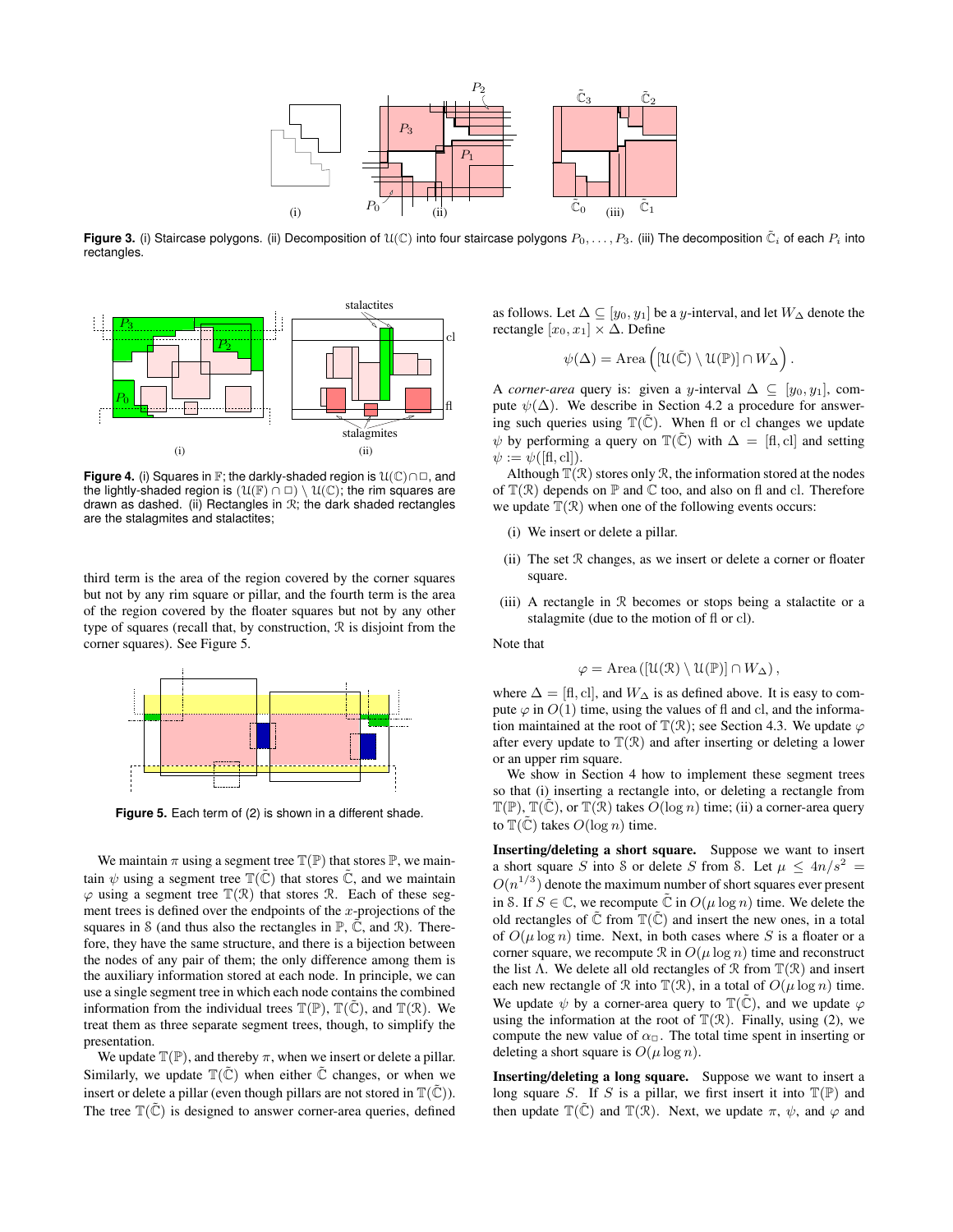recompute  $\alpha_{\Box}$ . It takes  $O(\log n)$  time to update each of the trees  $\mathbb{T}(\mathbb{P})$ ,  $\mathbb{T}(\tilde{\mathbb{C}})$ , and  $\mathbb{T}(\mathcal{R})$ , and it takes  $O(\log n)$  time to perform a corner-area query on  $\mathbb{T}(\tilde{\mathbb{C}})$  to obtain  $\psi$ .

If  $S$  is a lower rim square, we first insert  $S$  into the sorted sequence  $\mathbb L$  of lower rim squares. If S is not the topmost lower rim square, it does not affect  $\mathcal{U}_{\Box}$ , and we stop. Otherwise, let  $\chi$  be the  $y$ -coordinate of the top edge of  $S$ . We raise the floor continuously from fl to  $\chi$ , stopping at each horizontal edge of a square in  $\mathbb F$  (or, more precisely, of a rectangle in R) that the sweep encounters, and update  $\mathbb{T}(\mathcal{R})$ , until we reach  $\chi$ .

In more detail, we find the first edge in  $\Lambda$  that lies above the current floor of  $\Box$ , and then scan  $\Lambda$  from this edge upwards, processing each edge that lies below  $\chi$ . Consider such an edge e at y-coordinate  $\tau$ , and let  $R \in \mathcal{R}$  be the rectangle bounded by e. If e is the bottom edge of  $R$  then  $R$  becomes a stalactite, so we add  $R$  to Sc, we delete R from  $\mathbb{T}(\mathcal{R})$  and reinsert it into  $\mathbb{T}(\mathcal{R})$  as a stalactite. If  $R$  was also a stalagmite it remains a stalagmite. When the sweep reaches  $\chi$  we update  $\varphi$  and  $\alpha_{\Box}$  in  $O(1)$  time. If e is the top edge of  $R$  then  $R$  stops being a stalactite and disappears below the lower rim. So we delete R from Sc and  $\mathbb{T}(\mathcal{R})$ , and reinsert R into  $\mathbb{T}(\mathcal{R})$ (with the new status of not being a stalactite).

If we delete the highest square of the lower rim, we essentially follow the same algorithm in reverse, lowering the floor to its new value, and processing the affected edges in  $\Lambda$  in the order that they get exposed. We can lower and raise the ceiling in a similar manner. If the algorithm sweeps across  $\kappa$  horizontal edges of rectangles in R, then these updates take  $O((\kappa + 1) \log n)$  time, which is large when κ is large. Nevertheless, we show next that the *amortized* cost of these updates remains  $O(\log n)$  per update.

**Amortized analysis.** We now show that the total time spent in lifting the floor or lowering the ceiling throughout the sweep is proportional to the overall time it takes to insert and delete all the short squares. The key observation is that the size of a lower or upper rim square is always bigger than that of any floater. Recall that a square is inserted when the sweep plane reaches the bottom facet of its cube  $C$  and is deleted when it reaches the top facet of  $C$ . Therefore if a lower or an upper rim square S is inserted *after* a floater  $S'$ , then  $S'$  is deleted *before*  $S$  is deleted.

Let *e* be the top or bottom edge of a rectangle  $R \in \mathcal{R}$ . Since *e* is also part of an edge of a floater, it follows that the floor sweeps across  $e$ , before  $R$  is deleted, at most twice: It may be lowered below e once (during the deletion of a lower-rim square that was inserted *before* R was inserted), and then it may be raised above e once. The same is true for the ceiling. Since  $R$  has two horizontal edges,  $R$  may be reinserted into  $\mathbb{T}(\mathcal{R})$  at most eight times before it disappears. (Typically, this is an overestimate: the number of times the floor or ceiling sweeps across a horizontal edge of some square in S is at most eight, but these edges do not have to bound the same rectangles of  $R$  at all these events.) Each such deletion and reinsertion of R takes  $O(\log n)$  time. So if we charge R for  $O(\log n)$  work when it is created, then this charge suffices to pay for all deletions and insertions of R into  $\mathbb{T}(\mathcal{R})$ .

A rectangle  $R$  is created when we insert or delete a short square S (either a square in  $\mathbb C$  or a square in  $\mathbb F$ ). We then compute the entire decomposition of  $(\mathcal{U}(\mathbb{F}) \cap \square) \setminus \mathcal{U}(\mathbb{C})$ . This decomposition has at most  $\mu$  rectangles and we compute it in  $O(\mu \log n)$  time. The total charges required by these new rectangles in  $\mathcal R$  is  $O(\mu \log n)$ . So we can pay them by increasing the (amortized) insertion time of  $S$  by a constant factor. The following lemma follows from our discussion above and from the properties of the segment tree, which will be established in Lemma 4.1.

LEMMA 3.1. *The amortized update time of a long square in* S

*is* O(log n)*, and the worst-case update time of a short square in* S is  $O(\mu \log n)$ , where  $\mu \leq 4n/s^2 = O(n^{1/3})$  is the maximum *number of short squares in*  $\Box$  *at any time.* 

Theorem 1.1 now follows from Lemma 3.1 and from the sweeping algorithm that we have described.

| $PI-QUERY(v, I)$                                                     |
|----------------------------------------------------------------------|
| if $I = \emptyset$<br>return $0$                                     |
| if $\delta_v \subseteq I$ return $\pi(v)$                            |
| if $I \subseteq \delta_v$ and $ \mathbb{P}_v  \geq 1$ return $  I  $ |
| return PI-QUERY( $L(v)$ , $I \cap \delta_{L(v)}$ )                   |
| + PI-QUERY( $R(v)$ , $I \cap \delta_{R(v)}$ )                        |

**Figure 6.** Recursive procedure for computing  $\pi(I)$ ;  $||I||$  is the length of the interval I.

### **4. THE SEGMENT TREES**

We now describe the procedures for maintaining  $\mathbb{T}(\mathbb{P})$ ,  $\mathbb{T}(\tilde{\mathbb{C}})$ , and  $\mathbb{T}(\mathcal{R})$ . The leaves of each of them represent atomic intervals delimited by the x-projections of all the vertices of the squares in S, which we know in advance, so their structure is fixed. Since these trees are isomorphic, for each node  $v$  in one of them, there are corresponding nodes in the other two trees and we will denote all of them by the same symbol v. Each node v of  $\mathbb{T}(\mathbb{P})$  (and the corresponding nodes in the other two trees) is associated with an x-interval  $\delta_v$ , and a rectangle  $\Box_v = \delta_v \times [y_0, y_1]$ . If v is a leaf, then  $\delta_v$  is the atomic interval associated with v. If v is not a leaf and w, z are the two children of v, then  $\delta_v = \delta_w \cup \delta_z$ . We denote the length of  $\delta_v$  by  $\|\delta_v\|$ .

For an interval I, let  $C(I)$  denote the set of nodes v of these trees such that  $\delta_v \subseteq I \subset \delta_{p(v)}$ , where  $p(v)$  is the parent of v, and let  $N(I)$  denote the set of ancestors of the nodes in  $C(I)$ . For any interval I,  $\mathfrak{C}(I)$  and  $\mathfrak{N}(I)$  can be computed in  $O(\log n)$  time. For a rectangle  $R$ , let  $I_R$  denote its x-projection. For an interior node v, let  $L(v)$  and  $R(v)$  denote its left and right child, respectively.

#### **4.1 Maintaining** T(P)

For a node  $v \in \mathbb{T}(\mathbb{P})$ , let  $\mathbb{P}_v \subseteq \mathbb{P}$  be the set of pillars whose x-projections contain  $\delta_v$  but not  $\delta_{p(v)}$ . Let  $\mathbb{P}_v^* = \bigcup_w \mathbb{P}_w$ , over all descendents w of v (including v itself), and let  $\pi(v)$  be the length of the portion of  $\delta_v$  covered by the x-projections of the pillars in  $\mathbb{P}_v^*$ . At each node  $v \in \mathbb{T}(\mathbb{P})$  we maintain  $|\mathbb{P}_v|$  and  $\pi(v)$ . For a leaf  $v, \pi(v) = ||\delta(v)||$  if  $\mathbb{P}_v \neq \emptyset$  and  $\pi(v) = 0$  otherwise. If v is an interior node then

$$
\pi(v) = \begin{cases} \|\delta_v\| & \text{if } \mathbb{P}_v \neq \emptyset, \\ \pi(\mathcal{L}(v)) + \pi(\mathcal{R}(v)) & \text{otherwise.} \end{cases}
$$
 (3)

Clearly, if u is the root of  $\mathbb{T}(\mathbb{P})$  then  $\pi(u)$  is the value of  $\pi$ , i.e., the length of the portion of the top edge of  $\Box$  (or any other horizontal line intersecting  $\Box$ ) covered by the pillars.

**Inserting/deleting a pillar.** Let P be a new pillar that we want to insert into  $\mathbb{T}(\mathbb{P})$ . For each node  $v \in \mathcal{C}(I_P)$ , we increment  $\|\mathbb{P}_v\|$ and set  $\pi(v) = \|\delta_v\|$  (since  $P \in \mathbb{P}_v$ ). Then we proceed, bottomup, through the nodes of  $N(I_P)$ , and, for each such node v, we update  $\pi(v)$  using (3). Deletion of a pillar from  $\mathbb{T}(\mathbb{P})$  is done symmetrically. Each of these operations takes  $O(\log n)$  time.

**Answering pillar-length queries.** A *pillar-length* query, with an interval  $I \subseteq [x_0, x_1]$ , seeks the value of  $\pi(I)$ , the length of the portion of  $I$  covered by the x-projections of the pillars. The recursive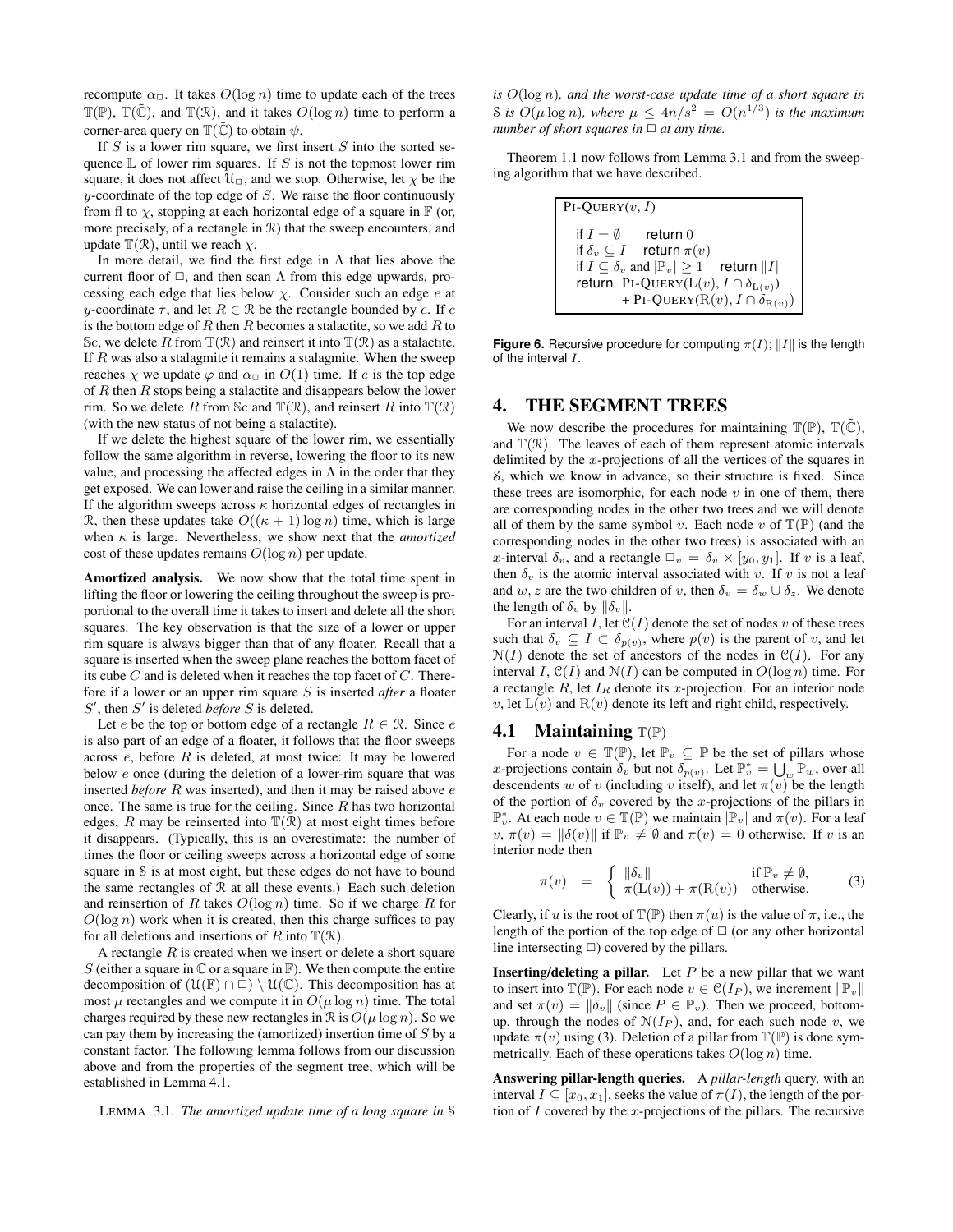

**Figure 7.** (i) Shaded region is  $\psi_0(\Delta)$ , rectangles in  $\tilde{\mathbb{C}}_0(\Delta)$  are drawn by thick lines; pillars are drawn by dashed lines. (ii) Rectangles  $R_B$  and  $R_L$ ; dotted lines surround  $P_0(\Delta)$ .

procedure described in Figure 6 computes  $\pi(I)$ . It is a standard 1dimensional range-searching procedure, with one caveat: the endpoints of I may lie in the interior of the intervals associated with the corresponding leaves of  $\mathbb{T}(\mathbb{P})$ , so additional (though obvious) actions are required at those leaves. The correctness is straightforward, and the running time is obviously  $O(\log n)$ . Pillar-length queries will be used in Section 4.2.

#### **4.2 Maintaining**  $\mathbb{T}(\tilde{\mathbb{C}})$

We next describe the information stored at the nodes of  $\mathbb{T}(\tilde{\mathbb{C}})$ and its update and query procedures. For each node  $v \in \mathbb{T}(\tilde{\mathbb{C}})$  and for  $i = 0, 1, 2, 3$ , we define  $\tilde{\mathbb{C}}_{iv}$  to be the subset of rectangles C in  $\tilde{\mathbb{C}}_i$  such that  $\delta_v \subseteq I_C \subset \delta_{p(v)}$ ; set  $\tilde{\mathbb{C}}_{iv}^* = \bigcup_w \tilde{\mathbb{C}}_{iw}$ , over all descendents w of v (including v itself). Since the rectangles in  $\tilde{\mathbb{C}}_i$ are pairwise disjoint and a vertical line intersects at most one of them,  $\tilde{C}_{iv} \neq \emptyset$  implies that  $\tilde{C}_{iv}^* = \tilde{C}_{iv}$  is a singleton set  $\{C_{iv}\}$ . At each node v of  $\mathbb{T}(\tilde{\mathbb{C}})$ , for  $i = 0, 1, 2, 3$ , we maintain the rectangle  $C_{iv}$  if  $\tilde{C}_{iv} \neq \emptyset$  and the following two pieces of information:

$$
\xi_i(v)
$$
: Area( $[\mathcal{U}(\tilde{\mathbb{C}}_{iv}^*) \setminus \mathcal{U}(\mathbb{P}_v^*)] \cap \square_v$ ), for  $i = 0, ..., 3$ .

 $J_i(v)$ : The smallest vertical segment that contains the y-coordinates of all the horizontal edges of the staircase polygon  $P_i$  that cross  $\Box_v$ . If  $\Box_v$  intersects only one (resp., no) horizontal edge of the chain, then  $J_i(v)$  is a singleton (resp., empty). The segments  $J_i(v)$  at the leaves are ordered in the (increasing or decreasing) y-direction because  $P_i(v)$  is a staircase, and therefore monotone, polygon.

As already noted, if  $\tilde{\mathbb{C}}_{iv} \neq \emptyset$ , then it consists of a single rectangle  $C_{iv}$ . We denote by  $\chi_{iv}$  the y-coordinate of the horizontal edge of  $C_{iv}$  that lies in the interior of  $\Box_{v}$ . Hence, for an interior node v we have that

$$
\xi_i(v) = \begin{cases}\n0 & \text{if } \mathbb{P}_v \neq \emptyset, \\
(|\delta_v| - \pi(v)) \operatorname{Ht}(C_{iv}) & \text{if } \mathbb{P}_v = \emptyset, \tilde{C}_{iv} \neq \emptyset, \\
\xi_i(L(v)) + \xi_i(R(v)) & \text{otherwise.} \n\end{cases}
$$

$$
J_i(v) = \begin{cases} [\chi_{iv}, \chi_{iv}] & \text{if } \tilde{\mathbb{C}}_{iv} \neq \emptyset, \\ \text{conv}(J_i(\mathbb{L}(v)) \cup J_i(\mathbb{R}(v))) & \text{otherwise.} \end{cases}
$$
(5)

Here conv $(X)$  is the smallest interval containing X, and Ht( $\varrho$ ) denotes the height of a rectangle  $\rho$ . If v is a leaf, a similar equation holds, without the recursive terms involving the children.

**Inserting/deleting a pillar.** Since  $\xi_i(v)$  depends on  $\pi(v)$ , we update  $\mathbb{T}(\tilde{\mathbb{C}})$  when a pillar is inserted or deleted, even though pillars are not explicitly stored in  $\mathbb{T}(\tilde{\mathbb{C}})$ . Suppose we insert or delete a pillar P. After updating  $\mathbb{T}(\mathbb{P})$ , we update  $\xi_i(v)$  and  $J_i(v)$  at various nodes, as follows. For each node  $v \in \mathcal{C}(I_P)$  and for each

 $i = 0, 1, 2, 3$ , we set  $\xi_i(v) = 0$  (since  $\pi(v) = ||\delta_v||$ ). Then we proceed through the nodes of  $N(I_P)$  in a bottom-up fashion, and update  $\xi_i(v)$  at each such node v using (4).

**Inserting/deleting a corner.** To insert a rectangle  $C \in \mathbb{C}_i$ , we first store C as the rectangle  $C_{iv}$  for all nodes  $v \in \mathcal{C}(I_C)$ . Then we proceed through the nodes of  $\mathcal{C}(I_C) \cup \mathcal{N}(I_C)$  in a bottom-up fashion, and, for each such node v, we update  $\xi_i(v)$  and  $J_i(v)$  according to (4) and (5), respectively. Since  $\mathbb{C}_{iv} \neq \emptyset$  for  $v \in \mathcal{C}(I)$ , updating  $\xi_i(v)$  and  $J_i(v)$  for  $v \in \mathfrak{C}(I_C)$  does not require the recursive terms of  $(4)$  and  $(5)$ .

**Answering a corner-area query.** Let  $\Delta = [\alpha, \beta] \subseteq [y_0, y_1]$  be a y-interval. We describe how to compute

$$
\psi(\Delta) = \text{Area}[\mathcal{U}(\tilde{\mathbb{C}}) \setminus \mathcal{U}(\mathbb{P})] \cap W_{\Delta}.
$$

Clearly,  $\psi(\Delta) = \sum_{i=0}^{3} \psi_i(\Delta)$ , where  $\psi_i(\Delta) = \text{Area}[\mathfrak{U}(\tilde{\mathbb{C}}_i) \setminus \mathfrak{U}(\tilde{\mathbb{C}}_i)]$  $\mathcal{U}(\mathbb{P})\cap W_{\Delta}$ ; see Figure 7 (i). We describe how to compute  $\psi_0(\Delta)$ ; the other  $\psi_i(\Delta)$ 's are computed in a similar manner.

Let  $\tilde{\mathbb{C}}_0(\Delta) \subseteq \tilde{\mathbb{C}}_0$  be the set of rectangles whose top edges have y-coordinates in  $\Delta$ ; see Figure 7 (ii). The rectangles in  $\mathbb{C}_0(\Delta)$ form a contiguous subsequence of  $\tilde{C}_0$ , and  $\mathcal{U}(\tilde{C}_0(\Delta))$  is also a staircase polygon  $P_0(\Delta)$ . Let  $x_L$  (resp.,  $x_R$ ) be the x-coordinate of the left (resp., right) boundary of  $P_0(\Delta)$ . Set  $I_L = [x_0, x_L]$ ,  $I_B = [x_L, x_R], R_L = I_L \times \Delta$ , and  $R_B = I_B \times [y_0, \alpha]$  (see Figure 7 (ii)). Then

$$
\mathcal{U}(\tilde{\mathbb{C}}_0) \cap W_{\Delta} = [P_0(\Delta) \setminus R_B] \cup R_L.
$$

Since  $R_L$  and  $P_0(\Delta)$  are disjoint and  $R_B \subseteq P_0(\Delta)$ , we have

$$
\psi_0(\Delta) = \text{Area}(P_0(\Delta) \setminus \mathcal{U}(\mathbb{P})) - \text{Area}(R_B \setminus \mathcal{U}(\mathbb{P})) \n+ \text{Area}(R_L \setminus \mathcal{U}(\mathbb{P})) \n= \text{Area}(P_0(\Delta) \setminus \mathcal{U}(\mathbb{P})) - (x_R - x_L - \pi(I_B))(\alpha - y_0) \n+ (x_L - x_0 - \pi(I_L))(\beta - \alpha).
$$

We compute  $\pi(I_B)$  and  $\pi(I_L)$  by performing two pillar-length queries on  $\mathbb{T}(\mathbb{P})$  with  $I_B$  and  $I_L$ , respectively. We then compute  $P_0(\Delta) \setminus \mathcal{U}(\mathbb{P})$  by invoking the recursive procedure described in Figure 8 with the root of  $\mathbb{T}(\mathbb{C})$  and  $\Delta$ .

The running time of the procedure PSI-QUERY is  $O(\log n)$  because the intervals  $J_0(v)$  are ordered along the leaves of  $\mathbb{T}(\tilde{\mathbb{C}})$  and the parents of the nodes visited by the procedure lie on two paths of  $\mathbb{T}(\mathbb{C})$ .

#### **4.3 Maintaining**  $\mathbb{T}(\mathcal{R})$

For each  $v \in \mathbb{T}(\mathcal{R})$ , we define  $\mathcal{R}_v \subseteq \mathcal{R}$  to be the subset of rectangles of R whose x-projections contain  $\delta_v$  but not  $\delta_{p(v)}$ , and set  $\mathbb{R}_{v}^{*} = \bigcup_{w} \mathbb{R}_{w}$ , over all descendents w of v (including v itself).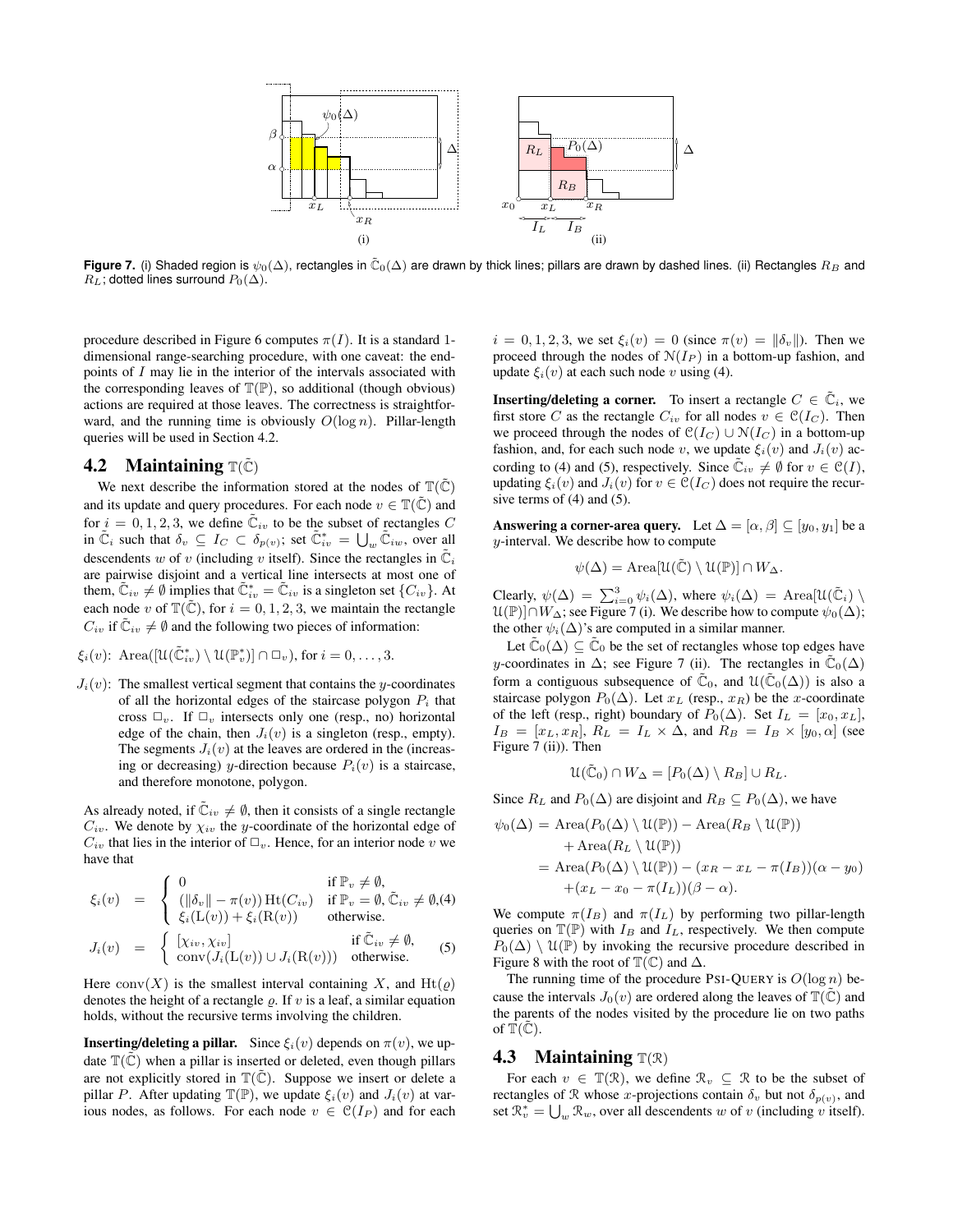```
PSI-QUERY(v, \Delta)if \Delta \cap J_0(v) = \emptyset return 0
  if J_0(v) \subseteq \Delta return \xi_0(v)return PsI-QUERY(L(v), \Delta)
            + PSI-QUERY(R(v), \Delta)
```
**Figure 8.** The recursive procedure to compute  $P_0(\Delta) \setminus \mathcal{U}(\mathbb{P})$ .

At each node v of  $\mathbb{T}(\mathcal{R})$ , we store the set  $\mathcal{R}_v$  and the following auxiliary information:

- $\varphi(v)$ : Area of  $\mathfrak{U}(\mathcal{R}_v^*) \cap \Box_v$  not covered by the long squares (pillars, upper rim, lower rim) of S.
- $h(v)$ : Length of the left edge of  $\Box_v$  covered by the rectangles in  $\mathcal{R}_v$  but not by the squares in the upper or lower rim.
- $\lambda_f(v)$ : Length of the floor covered by the x-projections of the stalagmites in  $\mathcal{R}_v^*$  but not by the pillars.
- $\lambda_c(v)$ : Length of the ceiling covered by the x-projections of the stalactites in  $\mathcal{R}_v^*$  but not by the pillars.
- $f(x)$ : The most recently recorded value of fl at v.
- $cl(v)$ : The most recently recorded value of cl at v.

We remark right away that not all these values are correctly maintained at all times at  $v$ , but they are maintained in such a way that it is easy to reset them (in  $O(1)$  time) to the correct values upon demand—see below.

The values stored at the root of  $\mathbb{T}(\mathcal{R})$  immediately give the values of  $\varphi$  that we maintain for  $\Box$ , as required by the algorithm described in Section 3. Let  $\varrho_v$  be the rectangle  $\delta_v \times [\text{fl, cl}]$ , assuming  $\text{fl} \leq \text{cl}$ . Since, by construction, every rectangle in  $\mathcal{R}_v$  extends from the left edge to the right edge of  $\Box_v$ , we have

$$
h(v) = \sum_{R \in \mathcal{R}_v} \text{Ht}(R \cap \varrho_v).
$$
 (6)

Note that  $h(v)$  depends only on  $\mathcal{R}_v$  and not on the other rectangles in the sets  $\mathcal{R}_w$ , for *proper* descendants w of v. Moreover, there is at most one rectangle in  $R_v$  that intersects the floor (resp., ceiling). Hence,  $Ht(R \cap \rho_v)$  is either 0 or  $Ht(R)$  except for at most two rectangles in  $\mathcal{R}_v$ .

Let  $\overline{w}$  and  $z$  be the children of an interior node  $v$ . The following equalities are obvious (see Figure 9):

$$
\varphi(v) = \begin{cases} 0 & \text{if } \mathbb{P}_v \neq \emptyset, \\ \varphi(w) + \varphi(z) + (\|\delta_v\| - \pi(v))h(v) & \text{otherwise.} \end{cases}
$$
 (7)

$$
\lambda_f(v) = \begin{cases} 0 & \text{if } \mathbb{P}_v \neq \emptyset, \\ \|\delta_v\| & \text{if } \mathbb{P}_v = \emptyset, \mathcal{R}_v \cap \mathbb{S} \neq \emptyset, \\ \lambda_f(w) + \lambda_f(z) & \text{otherwise.} \end{cases}
$$
 (8)

$$
\lambda_c(v) = \begin{cases} 0 & \text{if } \mathbb{P}_v \neq \emptyset, \\ \|\delta_v\| & \text{if } \mathbb{P}_v = \emptyset, \mathcal{R}_v \cap \mathbb{S}c \neq \emptyset, \\ \lambda_c(w) + \lambda_c(z) & \text{otherwise.} \end{cases}
$$
(9)

We can use simpler variants of the above equations, which do not involve the recursive terms, for the values of these quantities at the leaf nodes; for example,  $\varphi(v)$  is 0 if  $\mathbb{P}_v \neq \emptyset$ , and is  $\|\delta_v\| \cdot h(v)$ otherwise.

 $\mathbb{T}(\mathcal{R})$  always maintains the correct values of  $\lambda_c(v)$  and  $\lambda_f(v)$  at all nodes, but the values of  $f(x)$ ,  $c(x)$ ,  $\varphi(v)$ ,  $h(v)$  may be incorrect because the updating of the floor and ceiling of  $\Box$  does not always



**Figure 9.** Illustrating the data stored at a node v of the various segment trees:  $\pi(v)$  is the highlighted portion of the bottom edge;  $\lambda_f(v)$ is highlighted on the floor, and  $\lambda_c(v)$  is highlighted on the ceiling;  $h(v)$  is highlighted on the left edge, and  $\varphi(v)$  is the darker region.

reach all the nodes of  $\mathbb{T}(\mathcal{R})$  in "real time". For example, if the floor is raised when we insert a square of the lower rim, so that no edge in  $\Lambda$  lies between the new and old floor, then we do not update  $\mathbb{T}(\mathcal{R})$  at all, and thus  $\mathbf{f}(v)$ ,  $\mathbf{c}(v)$ ,  $\varphi(v)$ , and  $h(v)$  are not modified, even though they have changed. Even when  $\mathbb{T}(\mathcal{R})$  gets updated, when the floor or ceiling sweeps through a horizontal floater edge, not all the nodes of  $\mathbb{T}(\mathcal{R})$  "get the news"—it is too expensive to broadcast the changes explicitly to all nodes of  $\mathbb{T}(\mathcal{R})$ . Instead, we update them in a lazy manner, so that the following two invariants are maintained:

- (I1) For any node  $v \in \mathbb{T}(\mathcal{R})$ , none of the y-coordinates of the horizontal edges of rectangles in  $\mathcal{R}_v^*$  lie between fl and  $f(v)$  or between cl and  $c l(v)$ .
- (I2) The value of  $\varphi(v)$  gives the area of  $\mathfrak{U}(\mathbb{R}_v^*) \cap$  $\Box_v$  not covered by the long squares of S, under the assumption that the floor (resp., ceiling) is at  $f(x)$  (resp.,  $cl(v)$ ).

To ensure that these quantities at a node  $v$  are correct whenever we access  $v$  (either to update the information stored at  $v$  or to recompute the information at  $p(v)$ , we apply the two straightforward subroutines described in Figure 10, before manipulating/accessing any other data at v.

By invariant (I1), there is no horizontal edge of  $\mathcal{R}_v^*$  between fl and  $f(x)$ , so if we raise the floor from  $f(x)$  to fl then the value of  $\varphi(v)$  decreases by the amount  $\lambda_f(v)[f] - f(x)[f]$ . A similar argument justifies the updating applied to  $h(v)$ , and for the ceiling. This, in conjunction with (I2), implies that, after executing these procedures,  $f(x)$ ,  $c(x)$ ,  $\varphi(v)$  and  $h(v)$  have their correct values.

Whenever we want to compute the value of  $\varphi$  in Section 3, after inserting or deleting a square in S, we call ADJUSTFLOOR and AD-JUSTCEILING at the root u in  $\mathbb{T}(\mathbb{F})$  and return the value of  $\varphi(u)$ .

**Inserting/deleting a pillar.** Although pillars are not stored explicitly in  $\mathbb{T}(\mathcal{R})$ , as for  $\mathbb{T}(\tilde{\mathbb{C}})$ , we update the auxiliary information in  $\mathbb{T}(\mathcal{R})$  whenever a pillar is inserted or deleted to reset the quantities  $\pi(v)$ . Suppose we insert or delete a pillar P. We first visit the nodes v in  $N(I_P)$  in a top-down manner and call the functions ADJUSTFLOOR and ADJUSTCEILING at  $v$ , and at its children if  $v$ is an interior node. Next, we update  $\varphi(v)$ ,  $\lambda_f(v)$ ,  $\lambda_c(v)$ ,  $f(x)$ , and cl(v) at all nodes  $v \in N(I_P) \cup C(I_P)$  in a bottom-up manner using (7)–(9). The total time spent is  $O(\log n)$ .

**Inserting/deleting a floater.** Suppose we want to insert or delete a rectangle  $R \in \mathcal{R}$ . As for the case of pillars, we first visit the nodes v in  $N(I_R)$  in a top-down manner and call the functions